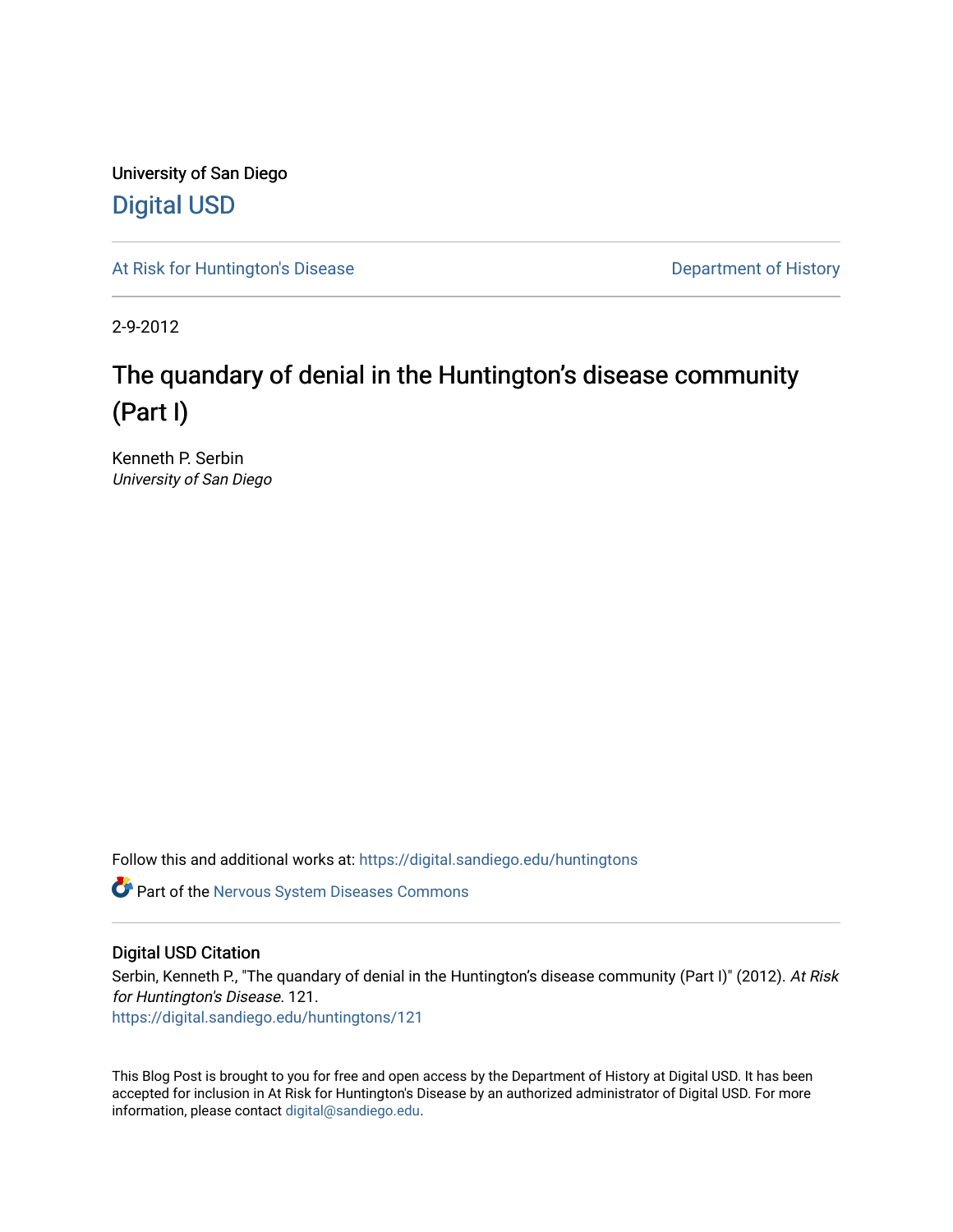#### More **[Create Blog](https://www.blogger.com/home#create) [Sign In](https://www.blogger.com/)**

# [At Risk for Huntington's Disease](http://curehd.blogspot.com/)

*HD is a genetically caused brain disorder that causes uncontrollable bodily movements and robs people's ability to walk, talk, eat, and think. The final result is a slow, ugly death. Children of parents with HD have a 50-50 chance of inheriting the disease. There is no cure or treatment.*

# Blog Archive

- $\blacktriangleright$  [2021](http://curehd.blogspot.com/2021/)(12)
- $\blacktriangleright$  [2020](http://curehd.blogspot.com/2020/) (16)
- $\blacktriangleright$  [2019](http://curehd.blogspot.com/2019/) (19)
- $\blacktriangleright$  [2018](http://curehd.blogspot.com/2018/) (16)
- $2017(14)$  $2017(14)$
- $2016(13)$  $2016(13)$
- $\blacktriangleright$  [2015](http://curehd.blogspot.com/2015/) (24)
- $\blacktriangleright$  [2014](http://curehd.blogspot.com/2014/) (24)
- $\blacktriangleright$  [2013](http://curehd.blogspot.com/2013/) (30)
- $\sqrt{2012(26)}$  $\sqrt{2012(26)}$  $\sqrt{2012(26)}$ 
	- [►](javascript:void(0)) [December](http://curehd.blogspot.com/2012/12/) (2)
	- $\blacktriangleright$  [November](http://curehd.blogspot.com/2012/11/) (3)
	- [►](javascript:void(0)) [October](http://curehd.blogspot.com/2012/10/) (1)
	- [►](javascript:void(0)) [September](http://curehd.blogspot.com/2012/09/) (2)
	- $\blacktriangleright$  [August](http://curehd.blogspot.com/2012/08/) (2)
	- $\blacktriangleright$  [June](http://curehd.blogspot.com/2012/06/) (2)
	- $\blacktriangleright$  [May](http://curehd.blogspot.com/2012/05/) (1)
	- $\blacktriangleright$  [April](http://curehd.blogspot.com/2012/04/) (2)
	- $\blacktriangleright$  [March](http://curehd.blogspot.com/2012/03/) (3)

...

- $\blacktriangledown$  [February](http://curehd.blogspot.com/2012/02/)  $(3)$ It's time for the [Huntington's](http://curehd.blogspot.com/2012/02/its-time-for-huntingtons-community-to.html) community to speak
	- The quandary of denial in the [Huntington's](http://curehd.blogspot.com/2012/02/quandary-of-denial-in-huntingtons_16.html) disease...
- The quandary of denial in the [Huntington's](http://curehd.blogspot.com/2012/02/quandary-of-denial-in-huntingtons.html) disease...
- $\blacktriangleright$  [January](http://curehd.blogspot.com/2012/01/) (5)
- $\blacktriangleright$  [2011](http://curehd.blogspot.com/2011/) (33)
- $2010(26)$  $2010(26)$
- $\blacktriangleright$  [2009](http://curehd.blogspot.com/2009/) (21)
- $\blacktriangleright$  [2008](http://curehd.blogspot.com/2008/)(7)
- $\blacktriangleright$  [2007](http://curehd.blogspot.com/2007/) $(7)$
- $\blacktriangleright$  [2006](http://curehd.blogspot.com/2006/) (4)
- $\blacktriangleright$  [2005](http://curehd.blogspot.com/2005/) (17)
- About Me **GENE [VERITAS](https://www.blogger.com/profile/10911736205741688185)**

View my [complete](https://www.blogger.com/profile/10911736205741688185) profile

# THURSDAY, FEBRUARY 09, 2012

# The quandary of denial in the Huntington's disease community (Part I)

The natural human tendency toward denial presents one of the biggest obstacles to strengthening the Huntington's disease movement, including the recruitment of individuals for the observational studies and clinical trials crucial for developing effective treatments and a cure.

How do we more proactive members of the HD community influence those living in denial? How do we convince them that they need to inform themselves about HD and join the effort to defeat it?

I have wrestled with these important questions, as well as my own multiple forms of denial, ever since learning in late 1995 that my mother had HD and that I had a 50-50 chance of inheriting the condition. My denial, and feelings about others' denial, became dreadfully more complex after I tested positive for HD in 1999.

I remained deeply in the "HD closet" for many years because of the fear of genetic discrimination, but became vocal via this pseudonymous blog. In mid-2010, I began to speak publicly about my condition.

A year ago, I ["unmasked Gene Veritas"](http://www.curehd.blogspot.com/2011/02/unmasking-gene-veritas-huntingtons.html) and revealed my story to some 250 prominent scientists and other observers at the Sixth Annual HD Therapeutics Conference, sponsored by the CHDI Foundation, Inc., informally known as the "cure Huntington's disease initiative." I made other presentations at my local support group, an HDSA chapter convention, a pharmaceutical company aiming for a revolutionary clinical trial, and a symposium on clinical trials.

Now I want to tackle the problem of denial head-on.

Yes, we rely on denial to face the daily fear of HD symptoms, as well as the stigma accompanying the condition, but we ultimately must overcome it if we are to win the battle against HD.

And, yes, each family situation differs. In some cases, it may be easier than others. But by looking at my own family as an example, I aim to analyze some of the causes of denial, how it plays out in HD families, and how it maintains its insidious grip.

#### **A powerful firewall**

Denial often shadows my family life.

Despite my dramatic exit from the HD closet, I continue to maintain a firewall between, on the one hand, my HD activism and, on the other, the workplace and my neighborhood.

I would like to break down the neighborhood barrier, but my wife, who has [lovingly stood by me](http://www.curehd.blogspot.com/2010/01/when-pain-brings-smile.html) through the entire trauma of the HD experience, has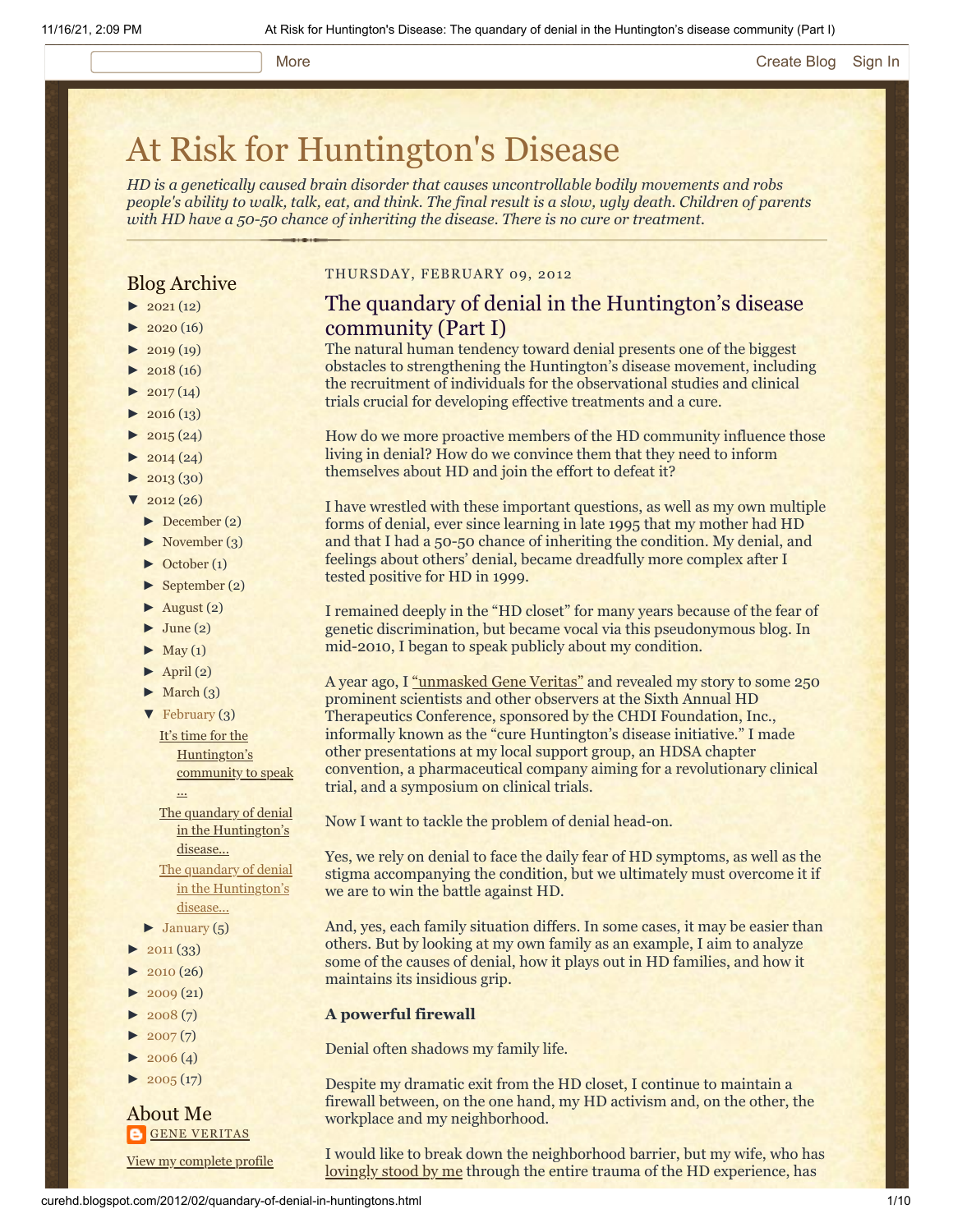# HD Links

[Huntington's](http://www.hdsa.org/) Disease Society of America [International](http://www.huntington-assoc.com/) Huntington **Association** [Huntington's](http://hddrugworks.org/) Disease Drug **Works** [Huntington's](http://www.hdlighthouse.org/) Disease **Lighthouse Hereditary Disease [Foundation](http://www.hdfoundation.org/)** [Huntington's](http://www.hdac.org/) Disease Advocacy Center Thomas [Cellini Huntington's](http://www.ourtchfoundation.org/) **Foundation** HDSA Orange County (CA) **[Affiliate](http://www.hdsaoc.org/)** HD Free with [PGD!](http://www.hdfreewithpgd.com/) [Stanford](http://www.stanford.edu/group/hopes/) HOPES Earth Source [CoQ10,](http://www.escoq10.com/) Inc.

# HD Blogs and Individuals

Chris Furbee: [Huntingtons](http://www.huntingtonsdance.org/) Dance Angela F.: Surviving [Huntington's?](http://survivinghuntingtons.blogspot.com/) Heather's [Huntington's](http://heatherdugdale.angelfire.com/) Disease Page

11/16/21, 2:09 PM At Risk for Huntington's Disease: The quandary of denial in the Huntington's disease community (Part I)

resisted the idea of expanding my advocacy beyond the HD community

[After being named the 2011 Person of the Year of the Huntington's Disease](http://www.hdsa.org/) Society of America (HDSA) last June [\(click here](http://www.curehd.blogspot.com/2011/07/some-reflections-on-being-named-hdsa_08.html) to read more), I wanted to solicit an article in the community newspaper as a way to build awareness and support for HDSA locally. I hoped the prestige could help take my advocacy to a new level.

My wife said no. "I don't want this in our house," she stated adamantly, referring to HD and all of its implications, including the impact such a newspaper article might have on our daughter, now in her first year of middle school.

My daughter knows that I am gene-positive and that she tested negative in the womb, and she even has read some of my blog articles. However, my wife does not want to see her constantly exposed to HD, and she wants her to enjoy her final moments of childhood without having to worry about my health and the future impact on the family of HD when my inevitable symptoms begin.

I respected my wife's wishes – I know she will shoulder the burdens of HD in the long run – but I was deeply frustrated. "This is such a HUGE accomplishment in my life," I wrote in my blog notes at the time. "The greatest recognition I have received to this point – one that is about changing the world. And I can't celebrate it!! Because of the stigma. I need to talk more, get HD out there more."

My wife initially didn't want to display my HDSA award plaque in our hallway of family photos, but she later changed her mind.

## **A bittersweet award**

I wrote in my notes:

*I will show plaque to [my daughter]. Families that deal with [HD] naturally and up front are the ones that have the best outcome in the long run. Denial necessary in life, but when carried to extremes, or used as the main way of dealing with life…. It becomes harmful/pernicious.*

*Nothing is ever simple with HD! This just can't be a great award. [Instead] it's got to be a reminder of my situation – and of our entire community's situation.*

*Ends up being bittersweet.*

*If it were any other award, we'd be celebrating. No celebration. No mention. No discussion.* 

#### *I hate denial!*

#### **'Mental problems'**

The HD community is filled with sad stories about denial among family members. People from HD families viscerally bond regarding the feelings of frustration, hurt, and anger over relatives' denial.

My mother's brother and his wife hid Huntington's from their two children and their spouses. They explained away my mother's behavior as "mental problems" [\(click here](http://www.curehd.blogspot.com/2008/09/disease-denial-and-support-many-kinds.html) to read more). Only in the days before my mother died – six years ago this month – did my aunt tell my cousins the real cause. My cousins weren't close to my family, but at the wake they were still so shocked by the news of HD that they cried much more than my sister, my father, and I.

Over the years I nudged my uncle, a successful small businessman and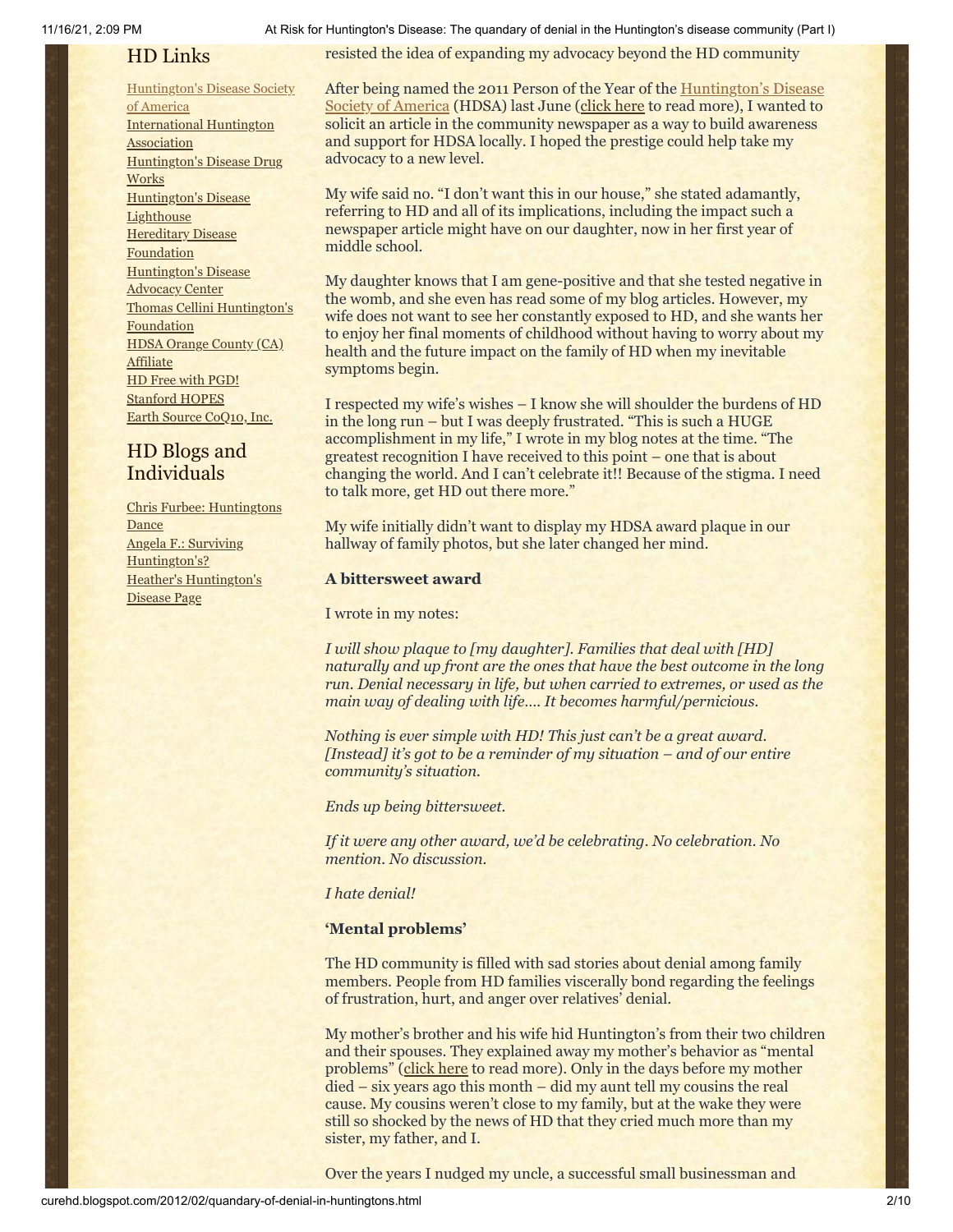active in his community, to join the cause against HD. Many years ago, before my mother's death, I wrote him a long and heartfelt letter outlining ways to help.

I never got a response.

To this day, I don't know if he ever tested for HD. In his mid-70s, he has apparently showed no symptoms. Out of sight, out of mind, perhaps.

#### **Jealousy over testing**

For more than a decade, I have clashed with my sister and her family over their own denial, lack of involvement with my parents, and refusal to join the cause ([click here](http://www.curehd.blogspot.com/2008/09/disease-denial-and-support-many-kinds.html) to read more).

My sister, who to my knowledge remains untested, had her three sons before we learned of HD. Although we have never discussed it, she has undoubtedly agonized about whether she inherited the gene and, worst of all, passed it on.

She became extremely jealous of my wife and me for two big reasons: we had a daughter, and our child had tested negative.

Around that time, in 2001, my sister started to cut herself and her family off from me and my family.

#### **Isolation**

I tried to keep in contact, but she showed little interest in learning more about HD. While I have long taken doctor-approved supplements and lived with the hope that treatments could save me from developing symptoms, from what I can tell, she has chosen not to learn about such potential solutions.

As my mother declined, although I lived thousands of miles away in California, I strived to find a good care regimen for her and to assist my father with suggestions and gentle exhortations. My sister, who lived only a couple miles away in Ohio, would visit my parents but took very little initiative to improve their situation.

She became angry and resentful about my offers of assistance and suggestions. I grew increasingly frustrated with the lack of communication with the family member geographically and personally closest to my parents.

In the midst of our family's increasing difficulties with my mother's condition, my sister told me on the phone, "You're not really a brother."

I was stunned, perplexed, and offended. I had traveled regularly to my hometown to visit not just my parents, but my sister, her husband, and my three nephews. My wife and I had also offered to fly out my oldest nephew to San Diego and take him to Disneyland, Sea World, the San Diego Zoo, and other California attractions, but my sister never responded.

# **Failed communication**

In 2005, after several years without speaking, I insisted that we reestablish communication to help my father admit my mother to a nursing home. We became close again during the final months of our mother's life and, when she died, my sister planned the wake and funeral so that my wife, daughter, and I could fly out in time.

However, as my father rapidly declined in the wake of my mother's death, my sister and I again disagreed about a plan of care for him. When dialogue became impossible, I asked my father's attorney to serve as an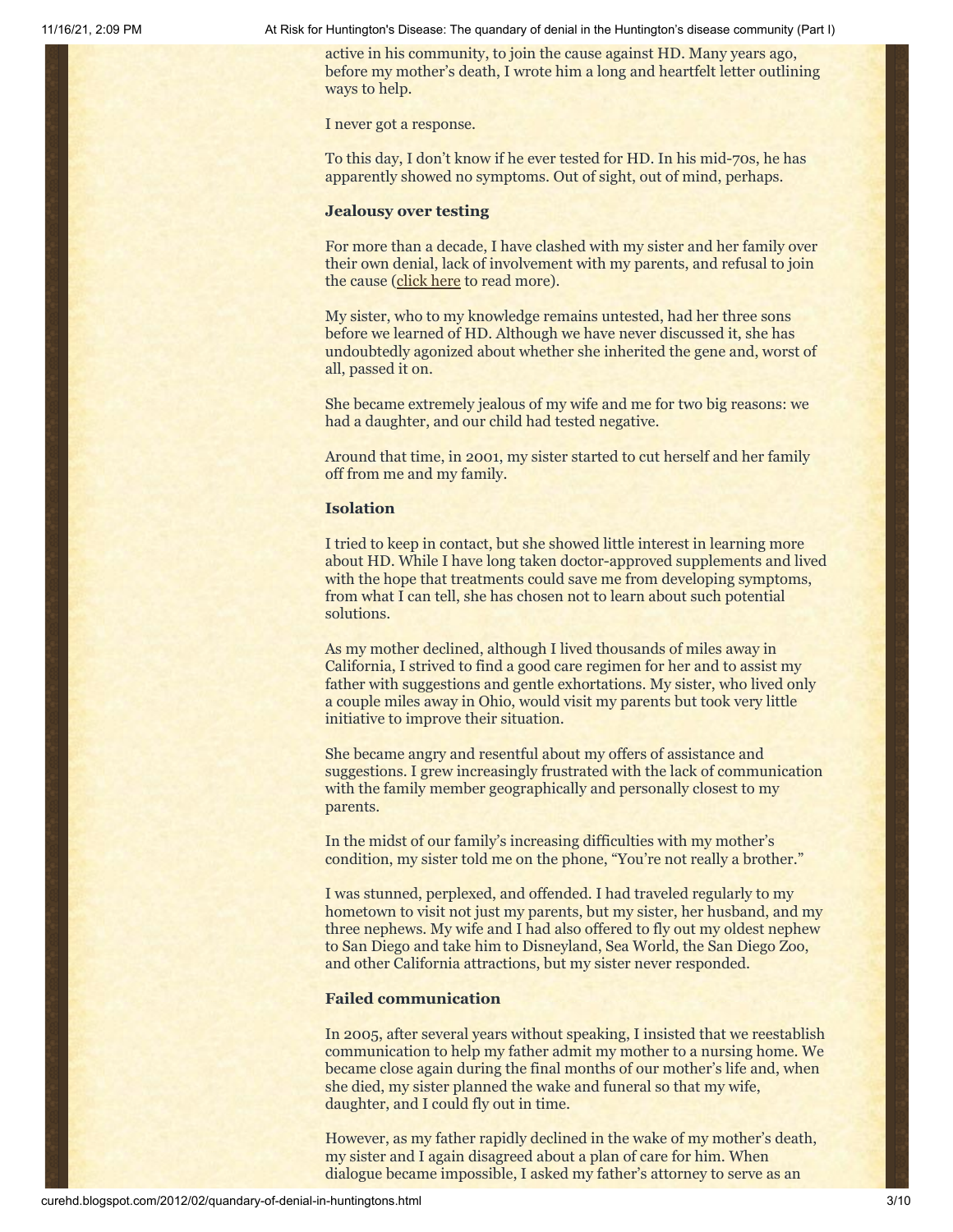intermediary and to assist her with his affairs, including the transition to a memory care unit in an assisted living facility.

My father died in September 2009. I learned of his death in an e-mail from the lawyer after I participated in an intense, day-long HD observational study. However, my sister did not delay the funeral, making it practically impossible to get to Ohio on time. [\(Click here](http://www.curehd.blogspot.com/2009/10/experiment-and-death.html) to read more.)

I was so distraught about the situation that I also concluded I might suffer a heart attack if I attempted to attend the funeral. I organized a private memorial service for my father at our San Diego home.

I have not spoken to my sister since August 2008. In 2010 we both attended a memorial luncheon for a deceased aunt, but we did not speak or even acknowledge each other's presence. I was still livid about her lack of compassion in failing to delay my father's funeral so that I might participate.

## **Keeping a distance**

At this point, the anger and resentment are so deep that I believe my sister and I may never speak again.

While I have fought to combat HD, my sister has preferred to ignore it. That has compounded the kind of intense family disagreements that sometimes accompany inevitable life-and-death issues.

After so many failed attempts at establishing a relationship with my sister, I have concluded that, because of denial and other reasons, she and her family simply have no interest in me and my family. I concluded that it would be foolish to insist.

I am a firm believer in love as a solution to many of the world's problems, including personal hatred and misunderstanding.

In my interpretation, love means keeping one's distance from people who don't want a relationship.

#### **Advocacy in my home state**

On May 14, I'm tentatively scheduled to speak on my experience with HD at an HDSA event in Northeast Ohio, where I grew up and where my parents are buried side by side.

Returning to my home state to speak out as an HDSA advocate will surely stir powerful and difficult emotions.

Many questions are running through my head. Should I invite my uncle and my sister – and their families – to attend? Would they even show up after so many years of conflict and denial? Would we talk and, if so, what would we say? Part of me doesn't want them to attend, because I fear my anger at them might diminish the effectiveness of my activism.

Frankly, I don't think they want to hear what I have to say, especially because I advocate activism. Years ago, my sister used to read at least some of my blog, but now I have no idea whether she follows it. I doubt my uncle even knows I have a blog. Should I continue to chalk them up as a lost cause? Or, in the name of the movement, should I make the extra effort to bring them into the cause?

As an advocate, I feel obliged to reach out. However, as a member of an HD family, I feel forlorn about the prospects for action by people such as my uncle and sister.

#### **How to untie this knot?**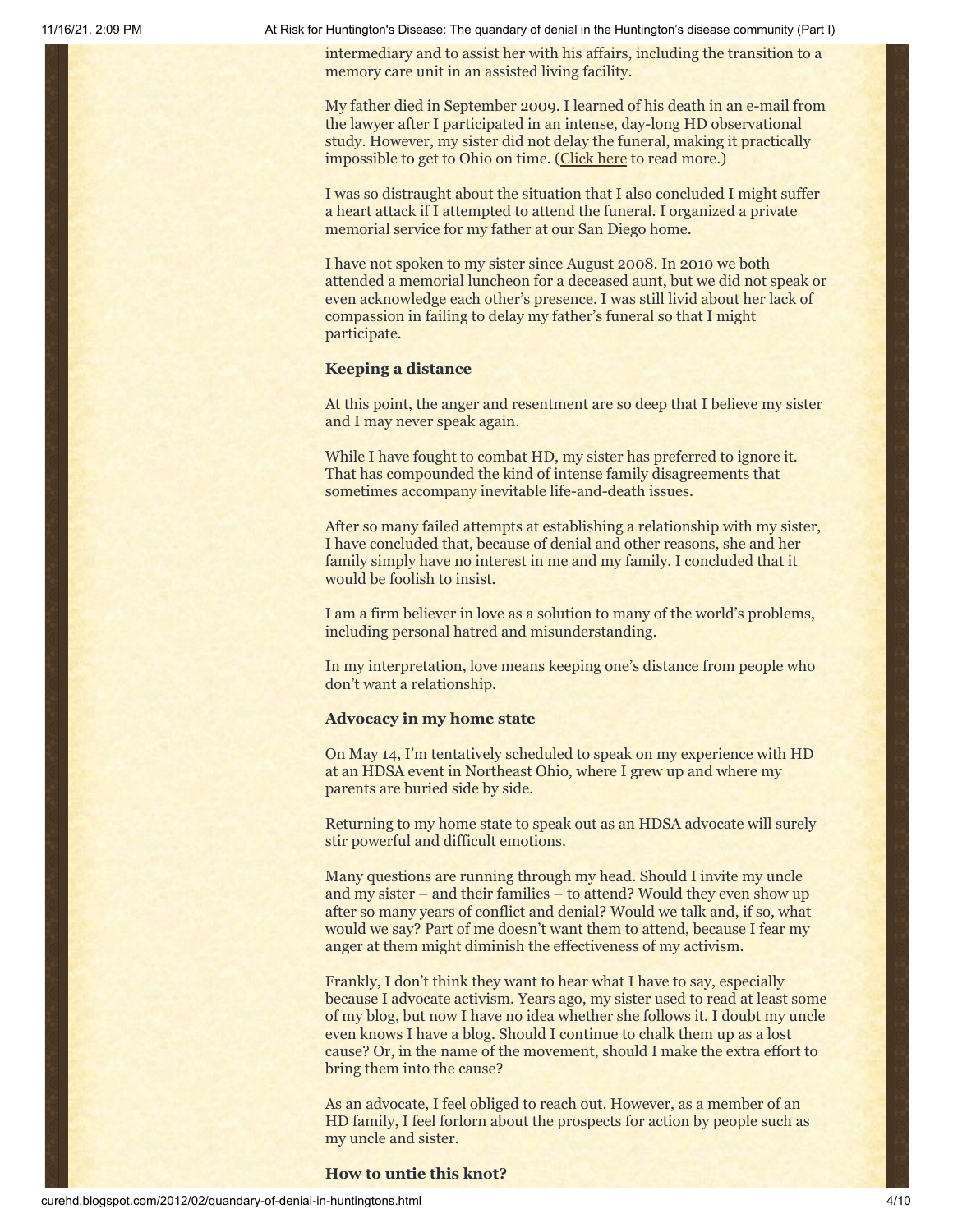I am reaping the fruits of my family's long denial of HD.

The great irony is that my sister, my uncle, and their families probably don't even know that I was named the HDSA Person of the Year.

The easy solution is to do nothing about the May event. Despite my award and my long years in the HD trenches, I feel powerless to change them.

My fellow HD activists, family members, and friends, what would *you* do?

How do we untie this terribly complex knot of denial?

I am in quandary about how to act – and to overcome this problem that threatens our march to treatments and a cure.

#### **Continuing to speak out**

Denial is like an added curse on HD families already so overwhelmed with the disease's medical burdens.

My family's story pales in comparison to other examples of denial and insensitivity.

As I reflect on these stories, I'm struck by the immensity of the stigma surrounding HD.

Perhaps I can take comfort in the fact that, no matter what my uncle or sister or anybody else thinks, I *will* speak out again about HD on May 14. In the final analysis, that is all I can do.

Someone will be listening, and that is good.

(Next: further reflections and concrete suggestions for overcoming denial.)

Posted by Gene [Veritas](https://www.blogger.com/profile/03599828959793084715) at [8:26](http://curehd.blogspot.com/2012/02/quandary-of-denial-in-huntingtons.html) PM ▷€

Labels: [activism](http://curehd.blogspot.com/search/label/activism) , [advocacy](http://curehd.blogspot.com/search/label/advocacy) , [CHDI](http://curehd.blogspot.com/search/label/CHDI) , [clinical](http://curehd.blogspot.com/search/label/clinical%20trial) trial , [ctivist](http://curehd.blogspot.com/search/label/ctivist) , [cure](http://curehd.blogspot.com/search/label/cure) , [denial](http://curehd.blogspot.com/search/label/denial) [discrimination](http://curehd.blogspot.com/search/label/discrimination) , [gene-positive](http://curehd.blogspot.com/search/label/gene-positive) , [genetic](http://curehd.blogspot.com/search/label/genetic) , HD [closet](http://curehd.blogspot.com/search/label/HD%20closet) , [HDSA Person](http://curehd.blogspot.com/search/label/HDSA%20Person%20of%20the%20Year) of the Year , [Huntington's](http://curehd.blogspot.com/search/label/Huntington%27s) , [stigma](http://curehd.blogspot.com/search/label/stigma) , tested [positive](http://curehd.blogspot.com/search/label/tested%20positive) , [testing](http://curehd.blogspot.com/search/label/testing) , [treatments](http://curehd.blogspot.com/search/label/treatments)

#### 10 comments:



#### **[Unknown](https://www.blogger.com/profile/09048974247603450509) said...**

My father has HD and I always appreciate your informative and heartfelt blogs. I know you have done a ton of research on ways to hold off the onset of HD and I was wondering if you had ever researched anything from Dr coriander. He claims that if you don't eat wheat you will never develop symptoms. Can you let me know if you have heard anything further on this? Here is the link where he briefly discusses this.

http://thepaleodiet.blogspot.com/2009/12/paleo-diet-q-8 december-2009.html

10:38 PM, [February](http://curehd.blogspot.com/2012/02/quandary-of-denial-in-huntingtons.html?showComment=1328855935381#c7645283301457178887) 09, 2012



## **[Kate's Kronies](https://www.blogger.com/profile/14783112013158512961) said...**

My hats off to you and your blog! We have had to deal with the issues of personally accepting it and than not talking about it..Kate and I both.. It has been Landon that has helped us come to terms with speaking out; and with fighting against it...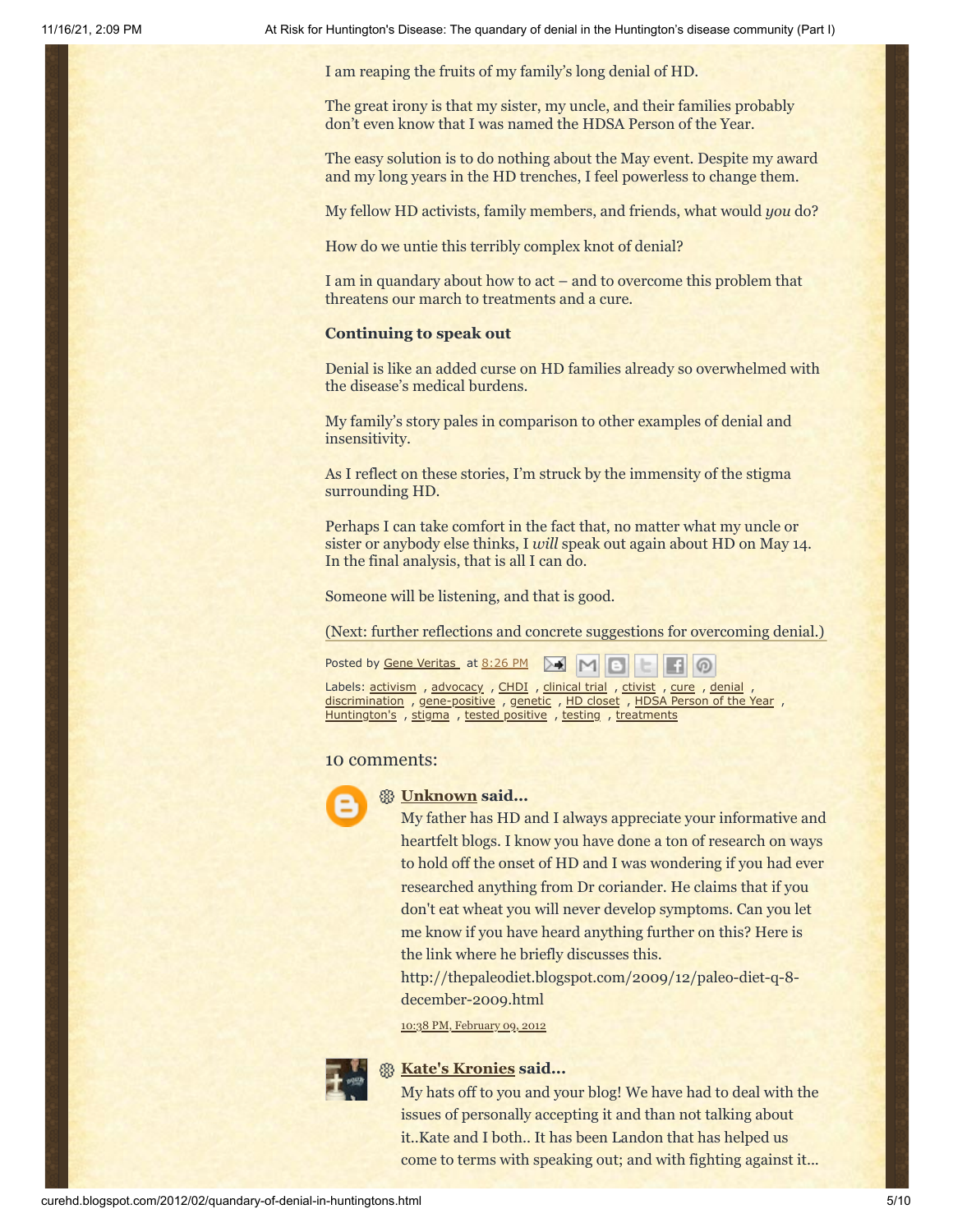We find very little people judge Kate instead we have found more support and best of all we have found we need to educated people..the more people know the more like we are to have treatment found good job and God Bless!

5:15 AM, [February](http://curehd.blogspot.com/2012/02/quandary-of-denial-in-huntingtons.html?showComment=1328879720407#c8387891729980381868) 10, 2012

# **Susan said...**

We all have areas in life where it takes a little more time to process information or events than it does for others. We are individuals with our own personal opinions and emotions. Human beings are not programmed to respond in identical ways to things that happen, and we all need space to let things sink in while catching our breath for the next life changing event.

It is only possible to move forward from an issue after we allow ourselves time to process the event, accept it, and catch our breath long enough to be able to ask questions and seek resolution. No one should ever be rushed or forced to move at the pace of others before considering their own feelings first. There is nothing that truly prepares a person for hearing that they have a terminal illness; a genetic illness that has no cure. The only word I personally was able to hear was "Terminal" and to me, that meant "The end of my life".

There is a time and a "Pace" for all things! Please do not make the mistake of pressuring anyone to talk about HD before they are ready. Believe me, there will come a time when they are ready to speak, but it won't be at the command of another person who won't take "later" for an answer. There are many stages to acceptance that must naturally occur before a person can "Want to" move forward and learn to accept what they cannot change. For example, when you lose a loved one, the first response is always "Shock".

I'll never forget how many times my ex-husband tried to get me to listen to him as he'd shove HD facts down my throat before I was ready to hear about it. He would send me articles, post them on my computer, write me long winded letters that were not personally relevant to me, but instead, about how my HD is causing my inability to listen to him without flying off the handle (according to someone else's experience). My "exhusband" did not come from a family with HD but they did have bipolar and mental illness. I thought he was using my illness to try to "Relate" to me. Maybe your family feels the same way. For me…at first, it appeared like he was trying to help me to understand HD and he looked to SNAP ME OUT OF DENIAL ….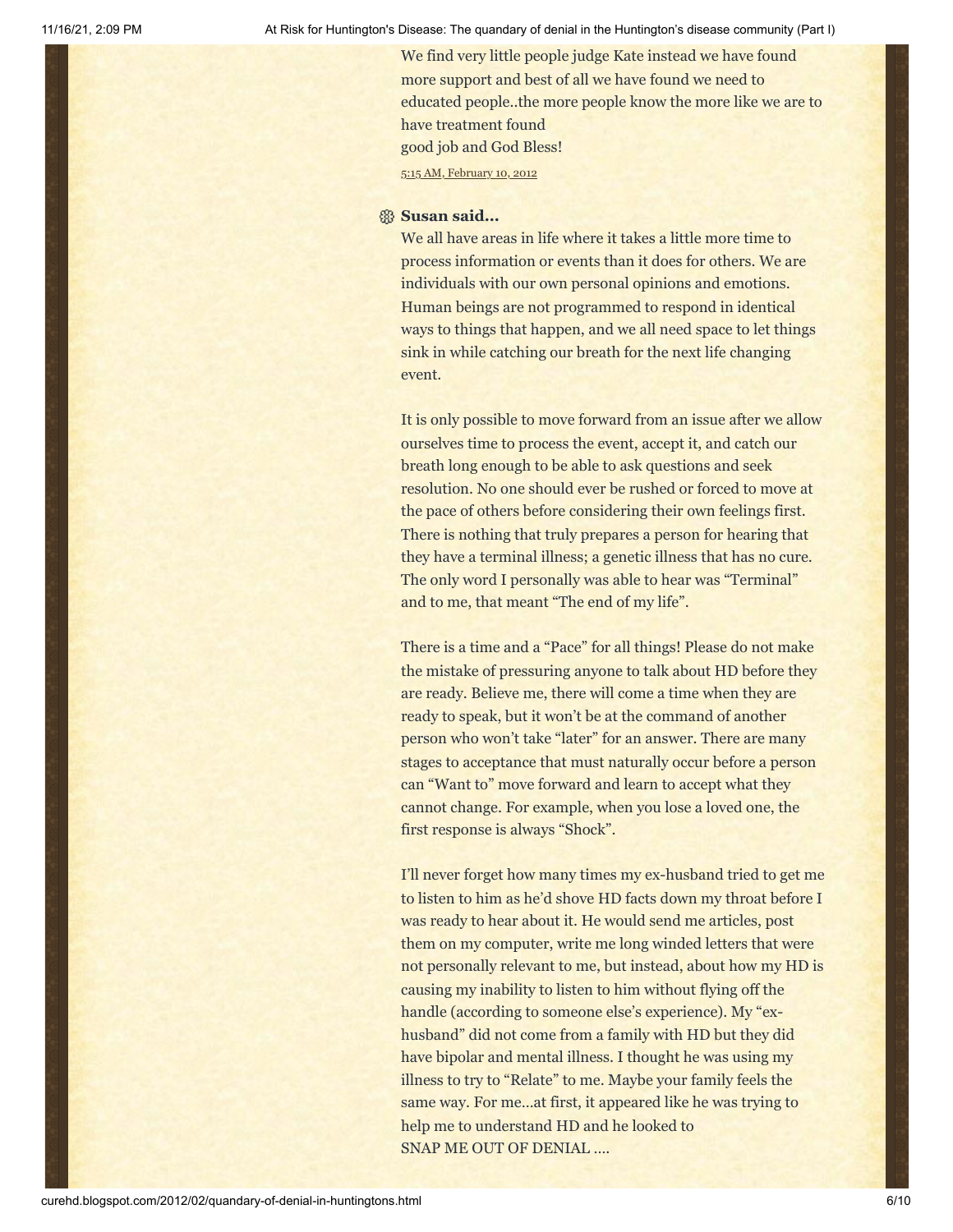But, the fact still remained that I was not ready to talk about it, and I resented having to wake up every day and hear about it again. My illness became his focus in life, and he became my reason for wanting to run from everything before it could "Get Me". I just wanted him to shut up!

My final thoughts are: There is a time, and a "PACE" for all things. Processing HD is no exception, and we need to take as long as we need to accept it. We need to be comfortable with our ability to make our own plans to address the symptoms, so that we can move on with our lives having faith in our abilities to interact with others and not feel alone. We will survive, and our lives will make sense in time! Be a Champion, not an imposter.

My Brother has given me the best advice…for you and your family...For ANYONE.

"Begin from where you are, not from where anyone else thinks you ought to have been by now."  $~\sim$  SDL

Thanks for bringing up this difficult subject, but my thoughts are to live by example. THEY ARE LISTENING...but I think they also wish you would not forget what it's like to see things from their prospective to. ~ Susan

5:22 AM, [February](http://curehd.blogspot.com/2012/02/quandary-of-denial-in-huntingtons.html?showComment=1328880148245#c2720941531136216321) 10, 2012

# **Anonymous said...**

HD has split my husbands family too. When his phd mom was alive no one would deal or talk about it. She was neglected, but somehow that was ok... When we tried to intervene we were shut out.

My husband is the first of his siblings to be diagnosed (2005). His family never asks how he's doing, how they can help, how we are. They still won't discuss it. We have a right to talk about what is going on even if they choose to remain in denial. Their denial does not help us nor does it make the situation go away. Denial=fear. Fear paralyses. I can't see any of his family helping with research, fundraising, or educating. Now, since my husbands diagnosis, we are cut off from his family. I can't see how this "denial" helps anyone. And, I don't know how to overcome it either.

10:02 AM, [February](http://curehd.blogspot.com/2012/02/quandary-of-denial-in-huntingtons.html?showComment=1328896954540#c2736989668076673168) 10, 2012



### **[MawT26](https://www.blogger.com/profile/17204047567770784917) said...**

usually i enjoy reading your blog but not so much today......i think your HD is showing today.

because one doesnt become a spokesperson or an advocate or speak to their family the intimate details of their HD life does it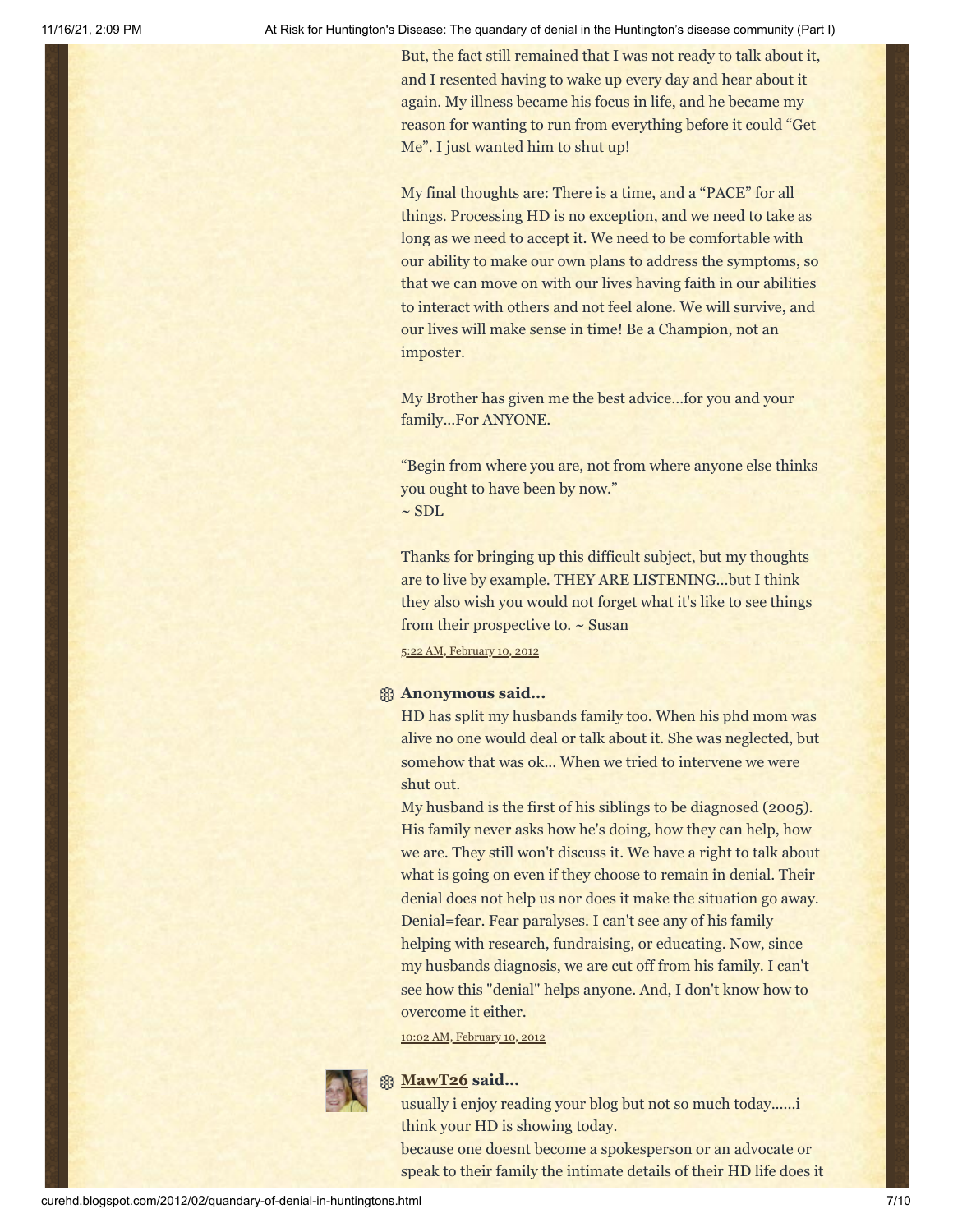mean they are in denial. it simply means they choose to be defined by something other than HD.

my sweet family is riddled with HD....my hubby, one son, sister in law, father in law, grand father in law, an aunt, cousin.....and 5 other children who have yet to be tested.

there is no denying HD at Christmas dinner...we just choose to dwell on the holiday, the memories, the good times.

today my heart goes out to your sister.....if she read this blog i would imagine she would be hurt, offended and violated. you sound angry today....could be the HD talking.....

i want my husbands legacy to be what a wonderful father he was, what a beautiful person he was, what a fantastic husband he was--how hard he worked to support his family-----NOT how HD left him a shell of a man.

10:10 AM, [February](http://curehd.blogspot.com/2012/02/quandary-of-denial-in-huntingtons.html?showComment=1328897404100#c5146724591498301939) 10, 2012

# **Vida Hermosa said...**

Thank you for this blog article Gene , as much as some people might not agree , this complex denial, HD closet , Is a major part of being in a HD family. I am really hurt that the above post states that your personal opinions and feelings is your "hd showing". It is so obvious that the person who wrote it is not at risk or gene + ,has no idea what it would be like to have that said to them.Sad how people can act sometimes... keep up the good work Gene!

4:33 PM, [February](http://curehd.blogspot.com/2012/02/quandary-of-denial-in-huntingtons.html?showComment=1328920429955#c1262376129410990164) 10, 2012

### **Anonymous said...**

I need you to know that I thank you every day for your blog and your thoughts. You always write clearly, honestly, and hopefully, and I cannot express how much it means to me. Recently, my husband's mother was diagnosed with HD and it has become obvious that this is something that many of her family members have suffered from and died from. The only thing that has given me hope and helped me maintain a sense of sanity is your blog. I appreciate the honesty of this post(and all of your posts for that matter). The emotions you are struggling with are true and common for all of us, genepositive, at risk, or not. I have found that there are times when you need to let things go and that includes relationships. My humble opinion, for what it is worth, is that you are right at this moment in time. Loving your family and yourself means keeping distance right now.

5:03 PM, [February](http://curehd.blogspot.com/2012/02/quandary-of-denial-in-huntingtons.html?showComment=1329008583383#c3168067866477049858) 11, 2012

# **Missypk said...**

Gene, thank you so much for this post on a subject I have been thinking about. I am convinced that denial has propagated the spread of HD. Denial to me equals silence and suppression of reality. I think a little denial can help us cope but more can be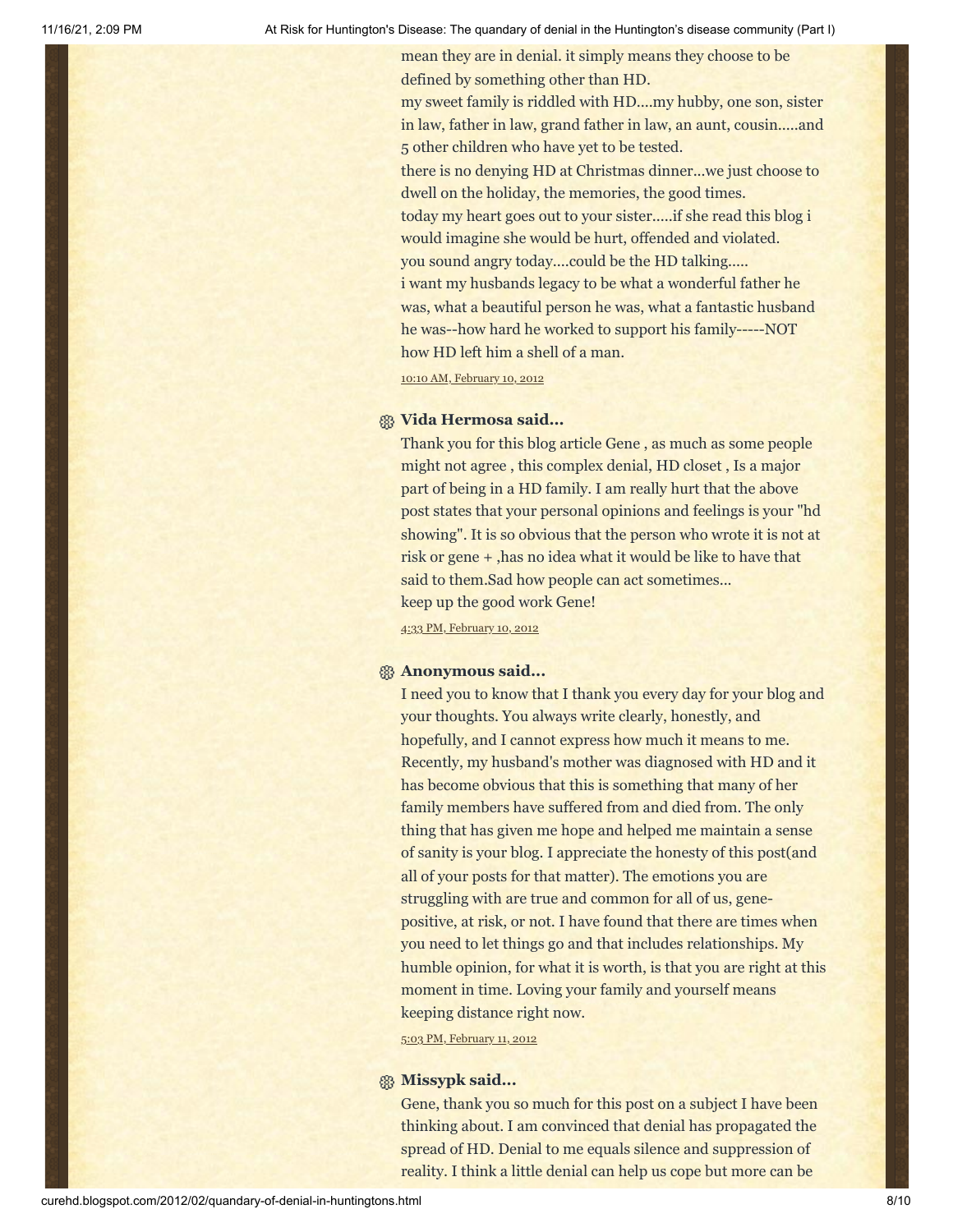so detrimental. Also it occurs to me how ironic it is that silence has hurt HD families and now we are praying for silencing the gene! I feel like a combination of shouting out awareness while silencing the gene can change the world of HD! Thank you so much for being so willing to be such a big part of the shouting out part! BTW, I can totally understand your wife's point of view. Her maternal instincts are at work here. God bless all three of you Gene, as well as your extended family!

1:01 PM, [February](http://curehd.blogspot.com/2012/02/quandary-of-denial-in-huntingtons.html?showComment=1329339665047#c3899059356155849998) 15, 2012

# **[Tracy Brady](https://www.blogger.com/profile/01037055266403699864) said...**

Thank you for your post. My boyfriend has HD. His 4 adult sons are in various stages of denial, and I feel very isolated sometimes dealing with him alone. It helps to know that this is a common problem. Best of luck and blessings to you and your family in this journey.

12:03 PM, [February](http://curehd.blogspot.com/2012/02/quandary-of-denial-in-huntingtons.html?showComment=1329595389900#c7501124912695890628) 18, 2012

# **Anonymous said...** Gene,

This is a very interesting perspective and I thank you for articulating it so eloquently. I am also saddened to hear of your family's situation and how it affects you.

I too live in a world of denial. I am open about having HD as part of my life, I married into the disease and my children are at risk. I deal with it everyday trying to manage their lives and that of my affected wife from outside the home as an advocate and responsible party.The hardest part is trying to get my ex to admit that she suffers from HD and that she could get improved treatment as well as have me as an advocate for her. I do not expect that to change and simply move forward with compassion.

I am also glad that you encourage your readers to elicit comments to the HDSA on the strategic plan. Communities are shaped by their members and we can all help to shape the HDSA with our suggestions and commentary.

Lastly, one thing we rarely discuss, and which I think is so interesting, is how HD families address "learned behavior". By this I mean children raised in HD families may not know that HD is active in their daily environment and that it is accepted behavior to be reclusive, have dramatic flares of anger, or even to accept and promote denial as if nothing is awry. I would love to hear your commentary or that of others on this specific subject.

Thank you again for your courage and openness.